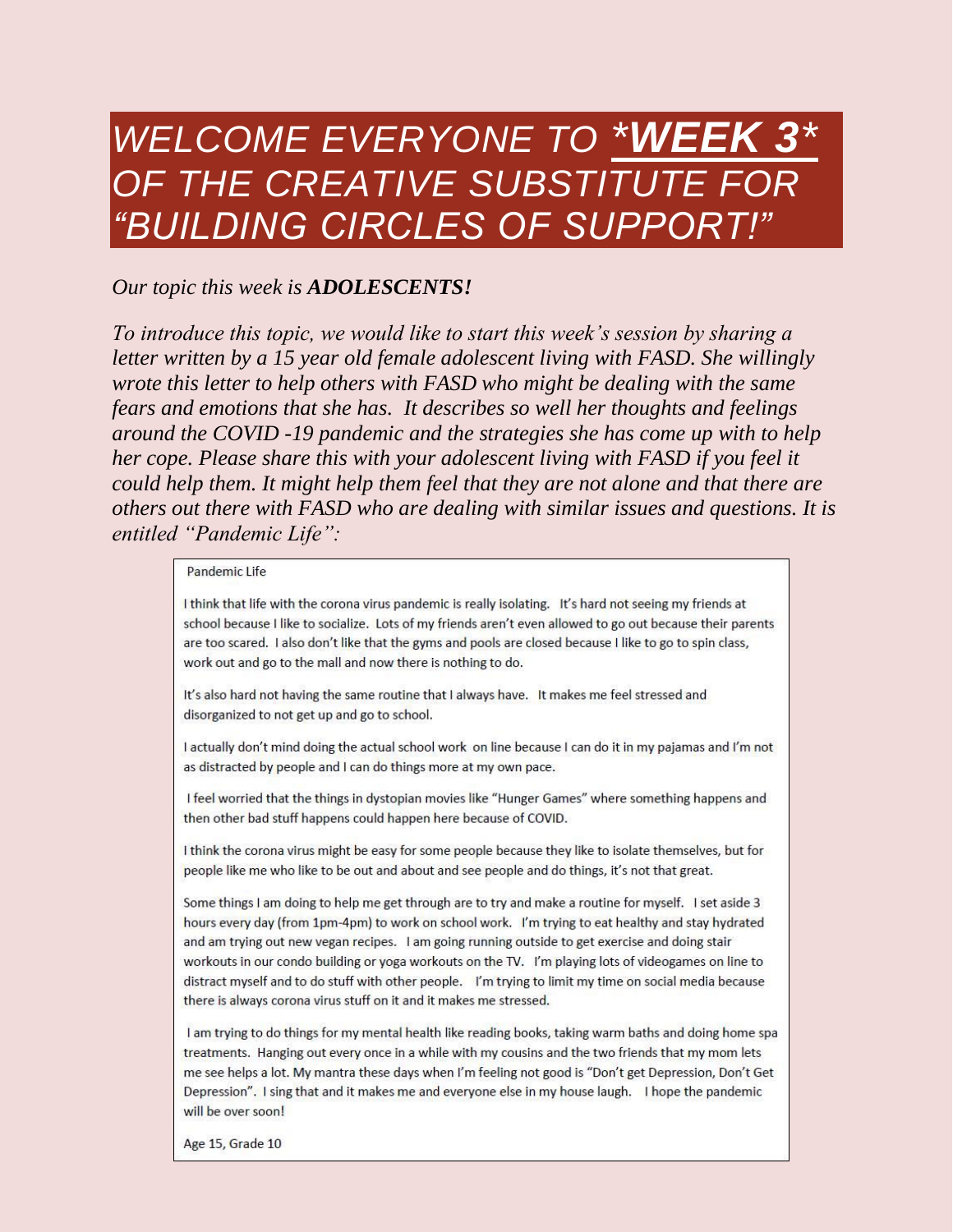*In continuing with our topic for this week, let's all just take a minute to recognize that parenting is hard. Parenting a teen with FASD? Even harder. It is important to understand that our adolescents are just like other teenagers, struggling with many of the same issues, social complexities, challenges and hormones. What makes our adolescents unique is that often our teens have brain based challenges that make these areas more difficult to navigate and more stressful or worrisome for parents and teachers. Managing this stage in development is a challenge at the best of times. Attached here is a short 2-page piece on how to navigate through these years called [Strategies and Approaches to Working](https://redrivernorthcts.com/wp-content/uploads/2020/04/editable-BCS-handout-colour.pdf) with Adolescents with [FASD](https://redrivernorthcts.com/wp-content/uploads/2020/04/editable-BCS-handout-colour.pdf).*

*As many of you are, or will be, parenting adolescents with FASD, this week's resources focus on the complex challenges and age-specific topics when working with adolescents with FASD:*

*1. [Every Day is an Adventure: What Parents and Caregivers Need to Know](https://www.gov.mb.ca/healthychild/fasd/fasd_caregivers.pdf)  [About Fetal Alcohol Spectrum Disorder \(FASD\)](https://www.gov.mb.ca/healthychild/fasd/fasd_caregivers.pdf)*

 *This guide will help you understand FASD and will attempt to answer many questions that you may have as caregivers. We specifically direct you to the chapter on Helping Your Pre-Teen and Teenager with FASD (pg. 47-54).* 

*2. [This Is Me](https://mefasd.com/)*

*This website is a visual learning tool designed to assist individuals with FASD. The interactive website is a great fit for youth who are visual and like to spend their time using electronic devices. The online resource will also help families, caregivers, educators, and practitioners gain a better understanding of FASD.* 

*3. [Keeping Teens Safe Online and Smartphone Safety](https://needhelpnow.ca/app/en/downloadable_resources-youth)*

*This website is a great tool for downloading resources on how to keep our youth safe online, knowing the risks of social media and also some great one-page information sheets on healthy relationships and boundaries. [Protect Kids Online](https://protectkidsonline.ca/app/en/additional_information) also has some great information for caregivers; answering your questions about different apps and how to monitor your teen's online activities.*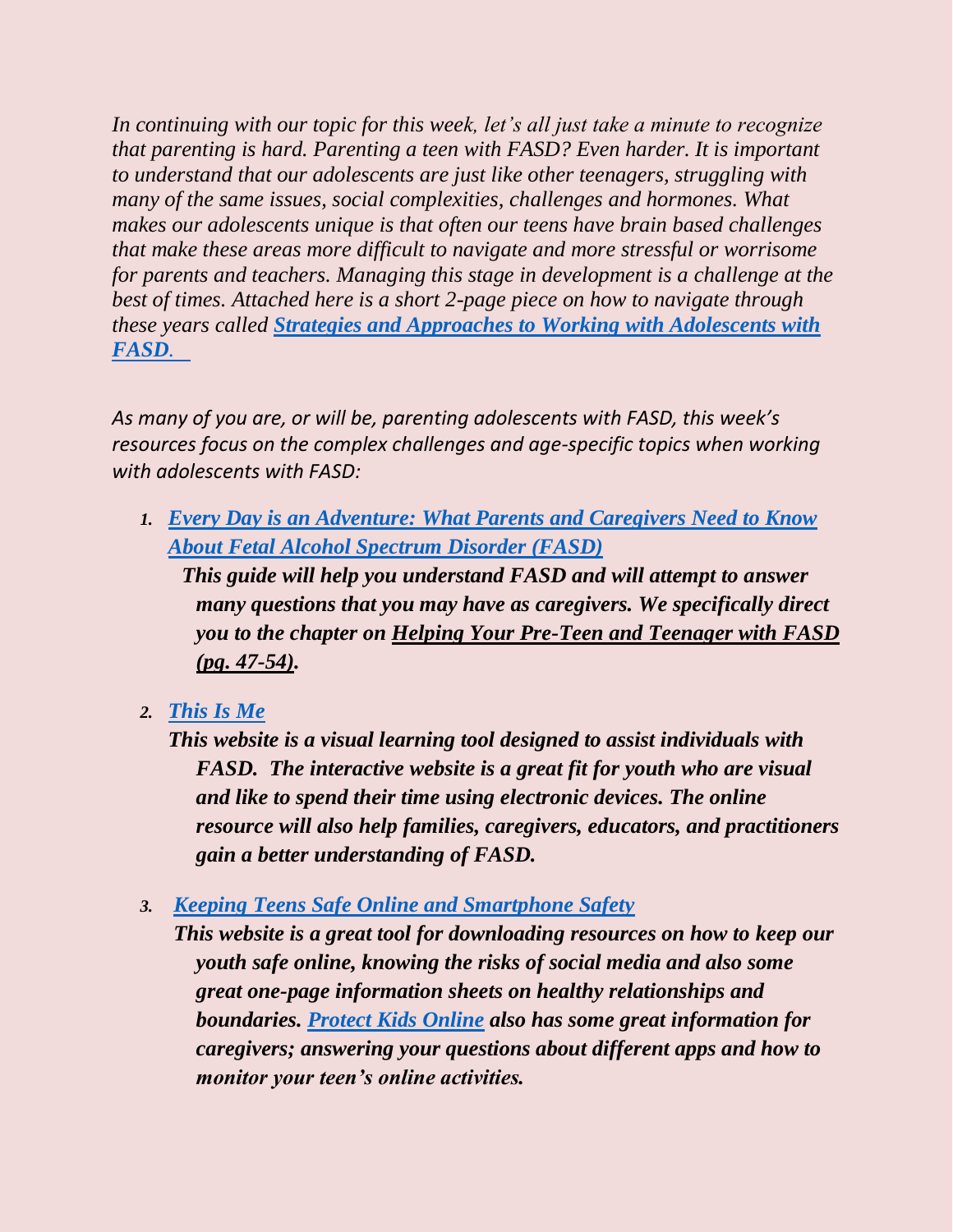- *4. [You Can Do It Too! A Comic Book on Understanding FASD](https://www.fasdoutreach.ca/resources/all/y/you-can-do-it-too) This resource can help to explain FASD to your child or youth in a visual and interactive way. The comic book style of this social story is a great age-typical way of teaching all kinds of individual skills or topics to kids with FASD, who often have strengths in their visual learning.*
- *5. [Accessiblechef.com](https://accessiblechef.com/)*
	- *This website has a wide range of online, visual recipes. Free visual recipes and other resources to help teach cooking skills to individuals with disabilities.*

Lastly, we wanted to include a list of Downloadable Apps (for Apple and Android) *that may be helpful for the adolescents in your lives:*

- *1. myHomework app: a homework scheduler for your phone.*
- *2. Bankaroo or Left for Spending: both are visual and simple for teens to use to learn to budget their money.*
- *3. Pandora, Mindshift or Happify: all three of these apps are good for monitoring and regulating your mood and are geared towards adolescents.*
- *4. Stop, Breath + Think: regulation app for managing escalated moods and learning to breathe.*
- *5. Viscosity Liquid Fire: fun regulation app that uses an interactive fluid simulator manipulated with just one finger.*

*We hope that some of these tools may help those of you who are parenting adolescents with FASD . Again, please feel free to reach out to the Coordinator or designated contact in your area if you have any questions and concerns at this time:*